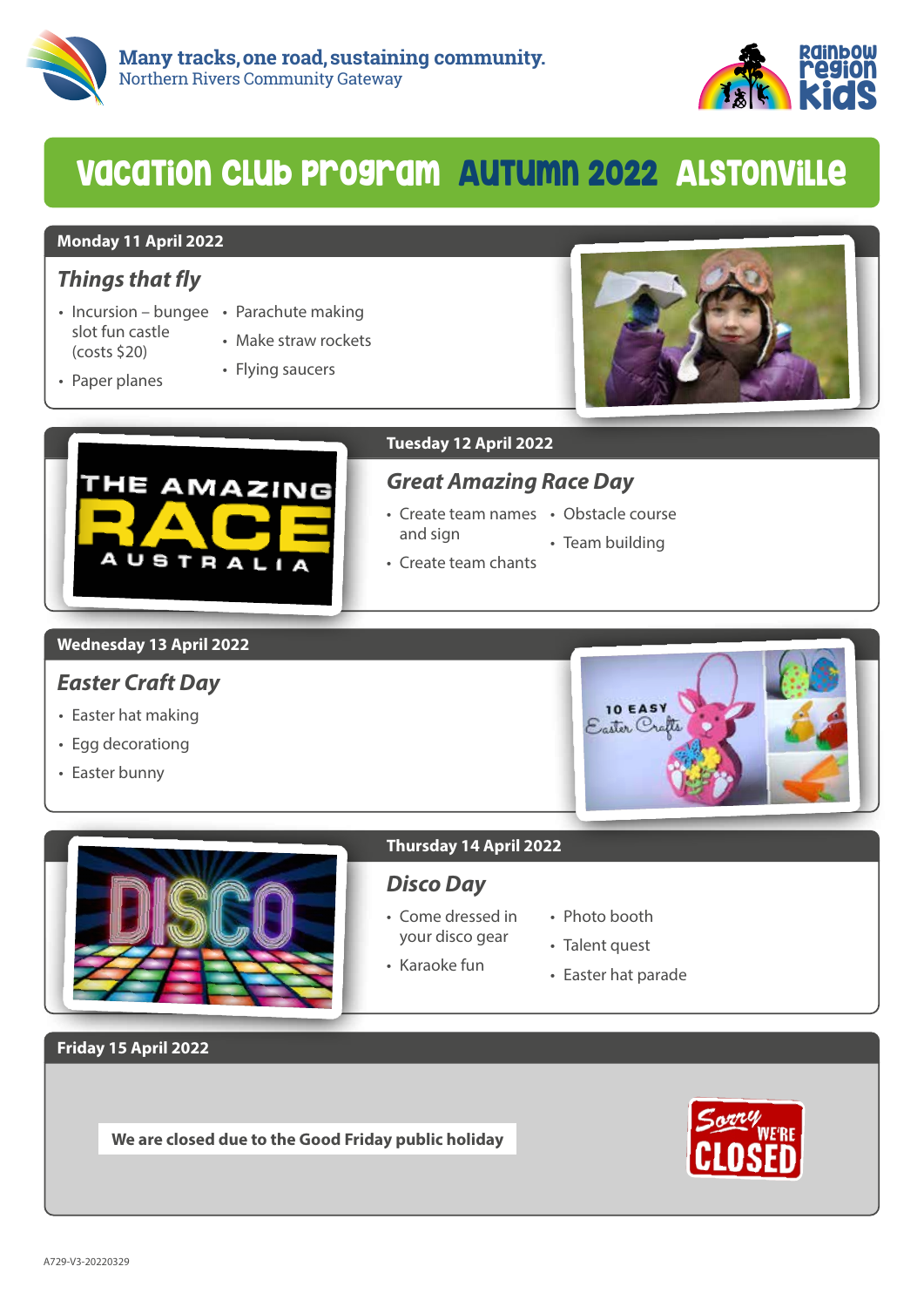



## VacaTion Club program AuTumn 2022 AlsTonville

#### **Monday 18 April 2022**

**We are closed due to the Easter Monday public holiday**



#### **Tuesday 19 April 2022**

#### *Games Day*

- Minute-to-win-it games
- Plastic cup pyramids
- Balloon neck race • Marshmallow
- snowmen

• Splat ball painting

- Ping pong straw race
- Ping pong basketball





#### **Wednesday 20 April 2022**

## *Incursion – lab kids science fun*

• Incursion 12:45pm • Make shooting (costs \$20)

experiement

- Magic milk
- Marshmallows • Volcano building
	- Lava lamps

**Thursday 21 April 2022**

### *Messy Day*

- Crazy hair day
- Slime making
- Table paint prints





#### **Friday 22 April 2022**

## *Recycle It Day*

- Create plastic bottle pot plant holders
- Recycled CD designs
- Anzac Day craft
- Cardboard robots